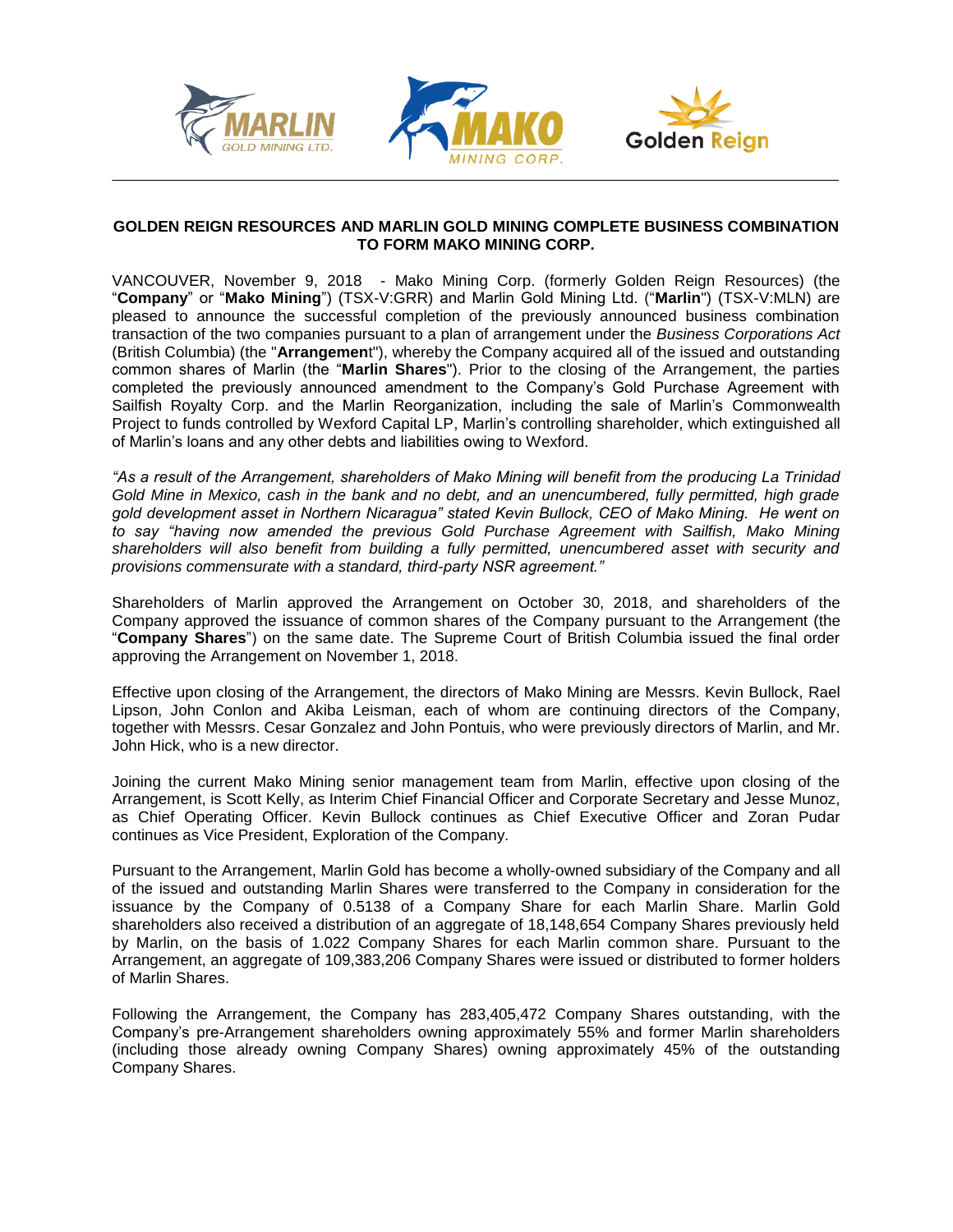Full details of the Arrangement and certain other matters can be found in the management information circular of the Company dated September 26, 2018 (the "**Company Circular**") and the management information circular of Marlin dated September 26, 2018 (the "**Marlin Circular**"). Electronic copies of the Company Circular and the Marlin Circular are available under each company's profile on SEDAR at www.sedar.com.

**A Letter of Transmittal was sent to each registered holder of Marlin Shares together with the Marlin Circular. It contains instructions for obtaining delivery of a Direct Registration System Advice or physical share certificate evidencing ownership of Company Shares which such registered holder of Marlin Shares is entitled to receive upon the Arrangement becoming effective. The Letter of Transmittal is also available under the profile of Marlin on SEDAR at www.sedar.com. For further details, see the Marlin Circular.**

### **Execution of Amended and Restated Stream Agreement and New Royalty Agreement**

As a condition to the closing of the Arrangement, the Company and its subsidiaries, Marlin and Sailfish Royalty Corp. ("**Sailfish**") entered into the previously announced Amended and Restated Gold Stream Agreement on mutually agreeable terms, to restructure the existing gold stream on San Albino, which provides a gold stream that is equivalent to a 3% net smelter returns royalty with respect to a certain area of interest on San Albino concession (the "**AOI**"), and the Company and its subsidiaries and Sailfish also entered into a new royalty agreement with respect to a 2% net smelter returns royalty on production from the San Albino concession (exclusive of the AOI) and the El Jicaro concession.

The Amended and Restated Gold Stream Agreement and related transactions are subject to MI 61-101 based on the fact that Sailfish is a related party of Marlin. Marlin relied on the exemption from the requirement to obtain a valuation provided in Section 5.5(a) of MI 61-101 based on the fact that the fair market value of the Amended and Restated Gold Stream Agreement and related transactions did not exceed 25% of Marlin's market capitalization prior to the closing of such transaction. Marlin obtained a simple majority of the votes cast by the shareholders of Marlin at the special meeting of shareholders on October 30, 2018, excluding votes from Sailfish, Wexford Catalyst Trading Limited, Wexford Spectrum Trading Limited, Akiba Leisman, and Cesar Gonzalez (the **"Related Parties**").

## **Completion of the Sale of Company Shares**

As condition to closing of the Arrangement, Marlin completed the sale of 18,148,655 Company Shares to Wexford Catalyst Trading Limited, Akiba Leisman, Cesar Gonzalez and another party for gross proceeds of C\$2,793,078.

The sale of the Company Shares is subject to Multilateral Instrument 61-101 – *Protection of Minority Security Holders in Special Transactions* ("**MI 61-101**") based on the fact that Wexford Catalyst Trading Limited, Akiba Leisman and Cesar Gonzalez were related parties of Marlin. Marlin relied on the exemption from the requirement to obtain a valuation provided in Section 5.5(a) of MI 61-101 based on the fact that the fair market value of the related parties' participation in the sale of the Company Shares did not exceed 25% of Marlin's market capitalization prior to the closing of such transaction. Marlin obtained a simple majority of the votes cast by the shareholders of Marlin at the special meeting of shareholders on October 30, 2018, excluding votes from the Related Parties.

#### **Completion of the Sale of Marlin Gold Mining USA Ltd. and Marlin Gold US Corporation**

As condition to closing of the Arrangement, Marlin sold all its assets relating to its Commonwealth silver and gold property in Cochise Country, Arizona to certain funds controlled by Wexford Capital LP (the "**Wexford Funds**") and extinguished all of Marlin's loans and liabilities to such funds (which debts and liabilities equaled approximately US\$75,217,486).

The sale of such assets to the Wexford Funds is subject to MI 61-101 based on the fact that the Wexford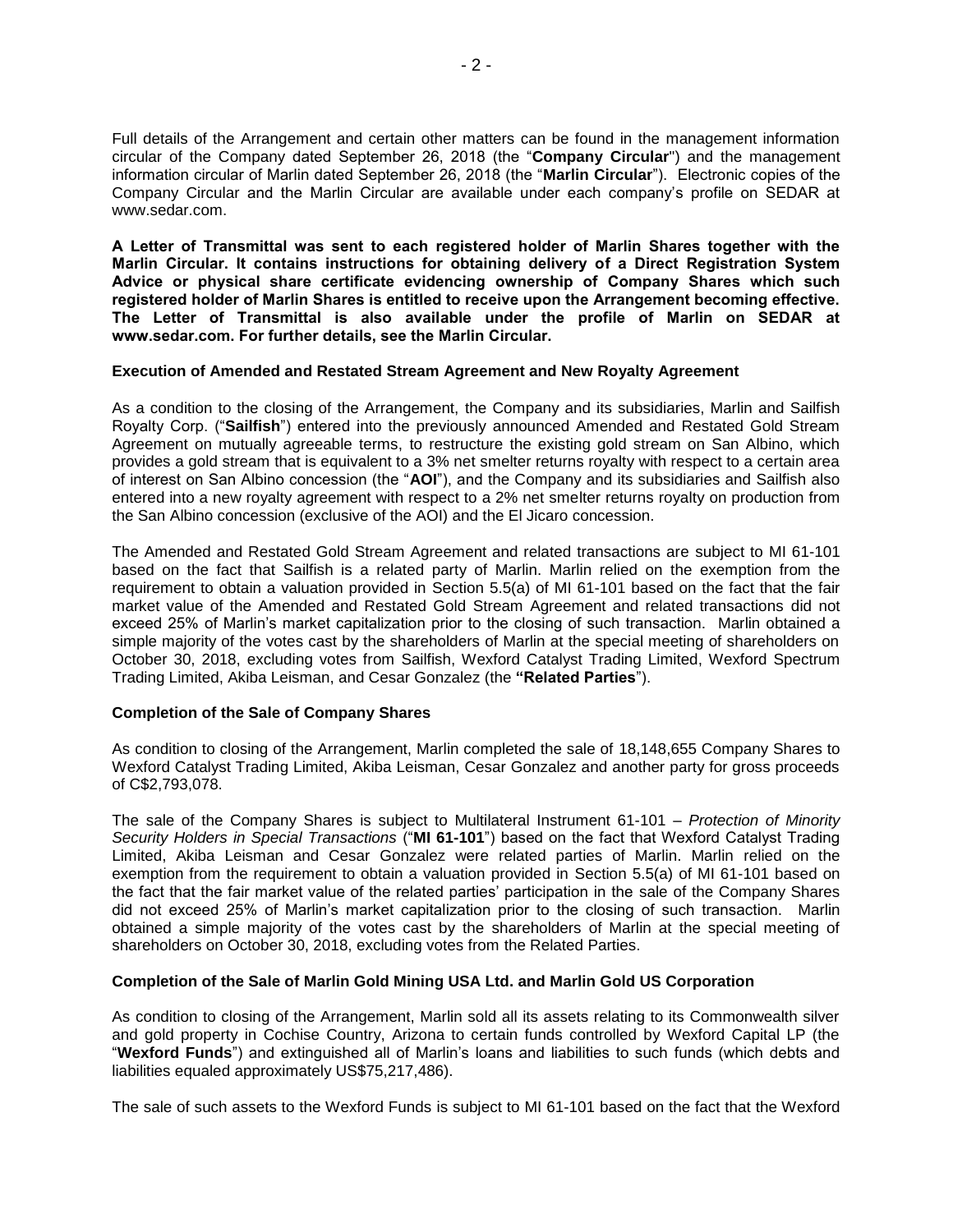Funds are controlled by a related party of Marlin. Marlin relied on the exemption from the requirement to obtain a valuation provided in Section 5.5(b) of MI 61-101 as the common shares of Marlin are not listed on a specified market as a result of being listed on the TSXV. Marlin obtained a simple majority of the votes casted by the shareholders of Marlin at the special meeting of shareholders on October 30, 2018, excluding votes from the Related Parties.

# **Name Change, New Trading Symbol and Delisting of Marlin Shares**

The Company has also completed its previously contemplated name change from "Golden Reign Resources Ltd." to "Mako Mining Corp." following the completion of the Arrangement.

The TSXV has issued a bulletin confirming the closing of the Arrangement, the name change and the date on which the Company Shares will commence trading under the trading symbol "MKO" following the name change, which new symbol is set to become effective at the open of trading on November 14, 2018. Mako Mining will launch its new website on November 14, 2018 at www.makominingcorp.com.

The Company Shares will continue to trade on the TSXV under the name "Golden Reign Resources Ltd." until the Company's new name and trading symbol become effective on November 14, 2018. The Marlin Shares will continue to trade on the TSXV, in the form of "entitlements" until delisting from the TSXV, which delisting is expected to take effect as of the open of trading on November 13, 2018.

## **About Mako Mining**

Mako Mining Corp. ("**Mako**" or the "**Company**") is a publicly listed gold mining, development and exploration firm. It operates the producing La Trinidad open-pit, heap leach gold mine in Sinaloa State, Mexico and is developing its San Albino gold project in Nuevo Segovia, Nicaragua. Mako's primary objective is to bring San Albino into production quickly and efficiently, while continuing exploration of prospective targets in both Mexico and Nicaragua.

Currently, Mako is exploring for gold and silver mineralization on more than 60,200 hectares (602 km2) land holdings in Sinaloa State, Mexico and on 13,771 hectares (138 km2) at the San Albino-Murra and El Jicaro properties, both in Nueva Segovia, Nicaragua. The Corona de Oro Gold Belt, approximately 3 kilometres wide by 23 kilometres long, contains hundreds of historical mines and workings and spans the entirety of the Company's Nicaragua land package.

**For further information:** Mako Mining Corp., Kevin Bullock, Chief Executive Officer, telephone: (416) 408-3703, email: kbullock@makominingcorp.com

## **Cautionary Note Regarding Forward-Looking Statements**

*This news release includes certain forward-looking statements or information under applicable Canadian,*  U.S. and other securities laws. Such forward-looking information and statements are often, but not *always, identified by the use of words such as "seek", "anticipate", "believe", "plan", "estimate", "expect" and "intend" and statements that an event or result "may", "will", "should", "could", or "might" occur or be achieved and any other similar expressions. Such forward-looking information includes but is not limited to, statements with respect to the future financial or operating performance of the combined organization and its properties; statements regarding synergies and financial impact of the Arrangement; the benefits of the Arrangement and the timing and possible outcome of regulatory matters, including the delisting of Marlin Shares and the trading of Company Shares under the new trading symbol "MKO"; and Mako's stated prime business objective. These forward-looking statements, and any assumptions upon which they are based, are made in good faith and reflect our current judgment. Management believes that these assumptions are reasonable; however, some risks include, but are not limited to, there being a delay in the delisting of Marlin Shares or the trading of Company Shares under the new trading symbol "MKO"; the*  benefits expected from the Arrangement not being realized; risks related to the integration of the *acquisition of Marlin and its business; general business, economic, competitive, political and social uncertainties; legal challenges to permits or permitting applications; the actual results of current and*